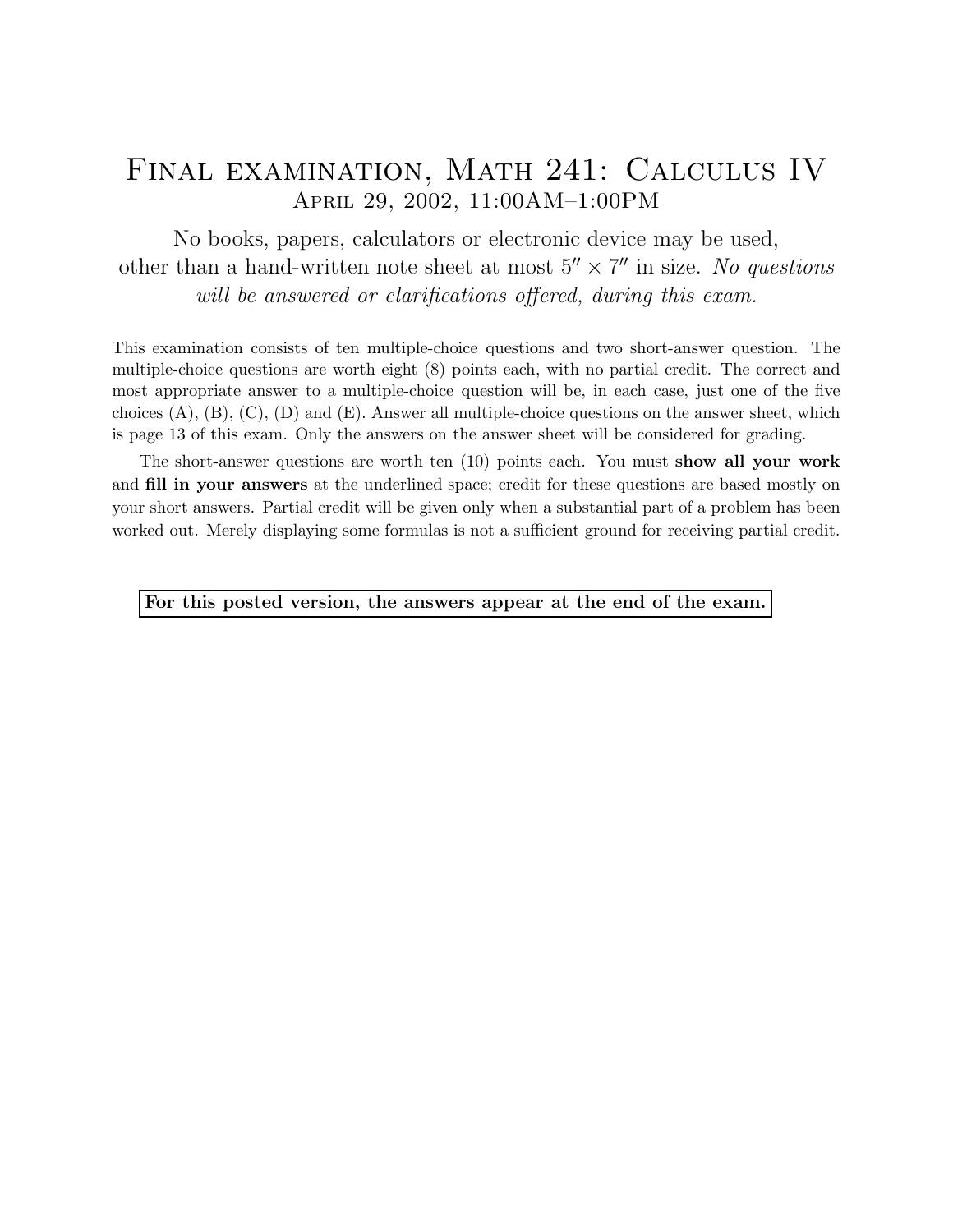1.. Let S be the set of all complex numbers w such that

$$
e^w
$$
(= exp(w)) = 1 + i and  $|e^{w^2}|$ (= exp(w<sup>2</sup>)) > 1.

How many elements does the set  $S$  have? (In other words, how many complex numbers  $w$ are there satisfying both  $e^w(:=\exp(w))=1+i$  and  $|e^{w^2}|>1$ ?)

A. 0 B. 1 C. 2 D. 3 E. None of the above.

2. Let  $f(x)$  be a periodic function on the real line with period  $2\pi$  such that

$$
f(x) = \begin{cases} 0, & \text{if } -\pi < x < 0 \\ \pi - x & \text{if } 0 < x < \pi \end{cases}
$$

Write the Fourier series expansion of  $f(x)$  as

$$
f(x) \sim \sum_{n=0}^{\infty} a_n \cos(nx) + \sum_{n=0}^{\infty} b_n \sin(nx).
$$

Then the infinite series

$$
\sum_{n=0}^{\infty} a_n = a_0 + a_1 + a_2 + \cdots
$$

- A. converges to 0. B. converges to  $2\pi$ . C. converges to  $\frac{\pi^2}{6}$  $\frac{1}{6}$ .
- D. converges to  $\frac{\pi}{2}$ . E. diverges.

3. Consider the following five complex-valued functions in the complex variable  $z = x + iy$ :

$$
f(z) = \frac{x}{x^2 + y^2} - i \frac{y}{x^2 + y^2}
$$
  
\n
$$
g(z) = e^z
$$
  
\n
$$
h(z) = x - iy^2
$$
  
\n
$$
g(z) = e^z
$$
  
\n
$$
j(z) = \frac{z^2}{\cos(\frac{\pi z}{2})}
$$
  
\n
$$
k(z) = z^{100}
$$

Which ones of the above functions are holomorphic (or, complex analytic) at  $z = 5$ ?

- A.  $f(z)$ ,  $g(z)$  and  $k(z)$  only. B.  $f(z)$ ,  $g(z)$  and  $h(z)$  only. C.  $f(z)$ ,  $g(z)$ ,  $h(z)$  and  $j(z)$  only. D.  $g(z)$  and  $k(z)$  only.
- 
- E.  $f(z)$ ,  $g(z)$ ,  $h(z)$  and  $k(z)$  only.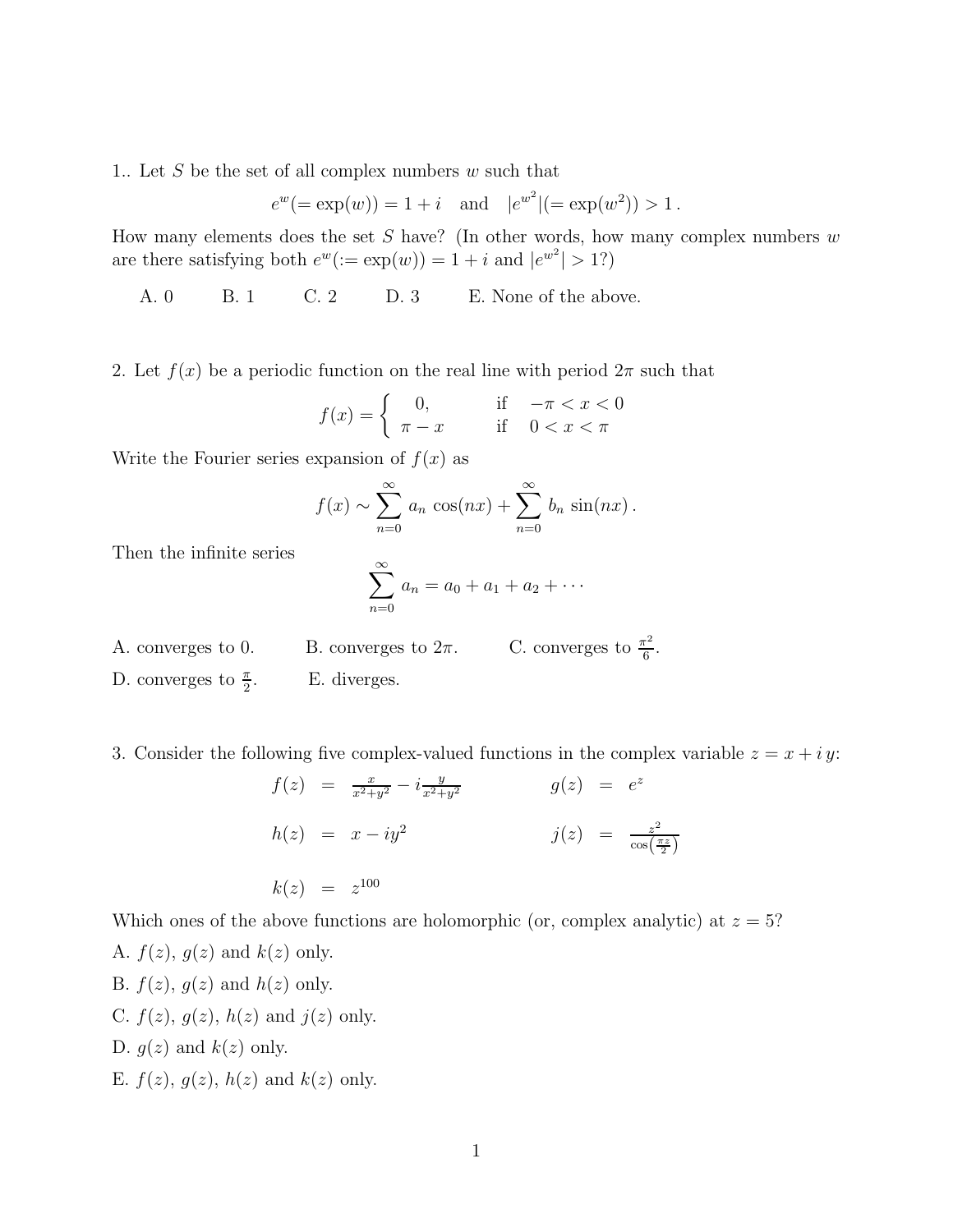4. Denote by I the complex line integral

$$
I = \int_C z^2 \, dz \,,
$$

where C is the segment of the curve  $y^2 = 4 - x$  going from  $(0, -2)$  to  $(0, 2)$ . What is the absolute value  $|I|$  of this line integral?

A. 
$$
|I| = \frac{16}{3}
$$
 B.  $|I| = 0$  C.  $|I| = \frac{8}{3}$  D.  $|I| = 2\pi$  E. None of the above.

5. Suppose that  $u(x, t)$  is a function defined for  $0 \le x \le 1$ ,  $t \ge 0$  such that

$$
\frac{\partial^2 u}{\partial t^2} - \frac{\partial^2 u}{\partial x^2} = 0 \quad \text{for all } 0 \le x \le 1, \text{ all } t \ge 0
$$
  

$$
\frac{\partial u}{\partial x}(0, t) = 0 \quad \text{for all } t \ge 0
$$
  

$$
\frac{\partial u}{\partial x}(1, t) = 0 \quad \text{for all } t \ge 0
$$
  

$$
u(x, 0) = \cos(\pi x) \quad \text{for all } 0 \le x \le 1
$$
  

$$
\frac{\partial u}{\partial t}(x, 0) = \cos(3\pi x) \quad \text{for all } 0 \le x \le 1
$$

What is the value of  $u(\frac{1}{3})$  $\frac{1}{3}, \frac{1}{2}$  $(\frac{1}{2})$ ?

> A.  $\frac{1}{2}$  B.  $-\frac{1}{3\pi}$  C. 0 D.  $\frac{\sqrt{2}}{4}$  $\frac{2}{4}$  E. None of the above

6. Which of the following complex line integral is not equal to 0?

A.  $\oint_{|z|=1}$ dz  $\frac{dz}{z^2+9}$  B.  $\oint_{|z|=1} \bar{z}^{-1} dz$  C.  $\oint_{|z|=1}$ dz  $4z^2-1$ D.  $\oint_{|z|=1}$  $\frac{e^z-1}{z^3}$  dz E. None of the above

7. Suppose that  $f(t)$  is a function defined for  $t \geq 0$  such that its Laplace transform  $\mathcal{L}{f(t)}(s)$ is equal to  $\frac{e^{-3s}}{(s-1)^3}$ . What is the value of  $f(5)$ ?

A. 
$$
5e^3
$$
 B.  $2e^2$  C.  $\frac{25}{2}e^2$  D.  $\frac{25}{2}e^5$  E. None of the above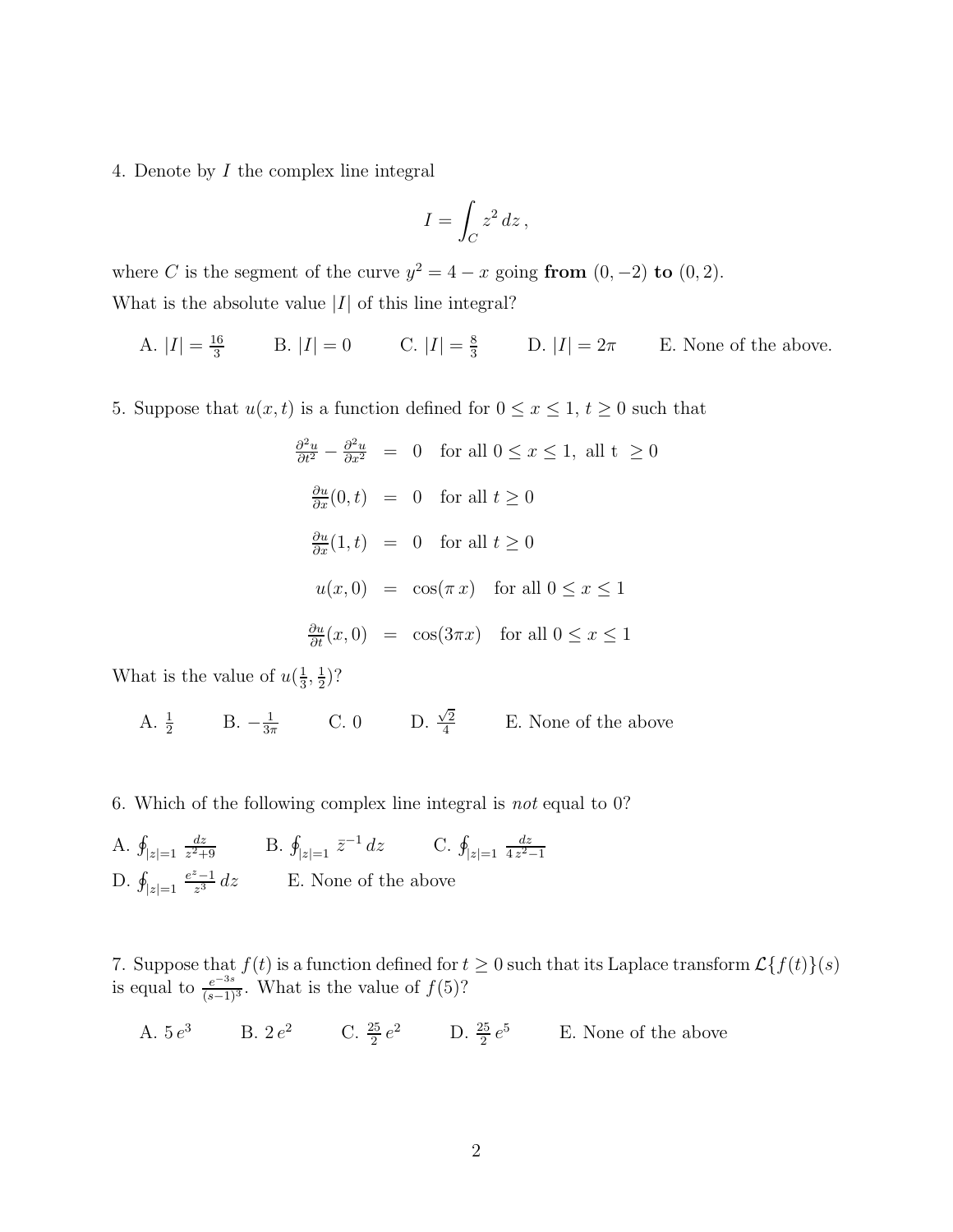8. Consider the Sturm-Liouville equation for a function  $y(x)$  defined for  $0 \le x \le \pi$ :

$$
y'' + \lambda y = 0
$$

with boundary conditions

$$
y'(0) = 0,
$$
  $y'(\pi) = 0.$ 

Let  $\lambda_0 < \lambda_1 < \lambda_2 < \cdots$  be the set of of all eigenvalues of the above equation, and let  $y_n(x)$ be the eigenfunction for the eigenvalue  $\lambda_n$  such that  $y(0) = 1, n \ge 1$ . Which one of the following statements is true?

- A.  $\int_0^{\pi} y_n^2(x) dx = 0$  for all  $n \ge 1$ . B.  $\int_0^{\pi} x y_m(x) y_n(x) dx = 0$  for all  $m \neq n$ . C.  $\lim_{n\to\infty} y_n(x) = 0$ . D.  $\sum_{n=0}^{\infty} y_n^2(x)$  converges for all  $x \in [0, \pi]$ . E. None of the above
- 9. Let  $u(x, t)$  be a function defined for  $0 \le x \le \pi$ ,  $t \ge 0$  such that

$$
\frac{\partial u}{\partial t} = 4 \frac{\partial^2 u}{\partial x^2} + 4 \frac{\partial u}{\partial x}
$$

and

$$
u(0,t) = u(\pi, t) = 0 \quad \text{for all } t \ge 0,
$$

$$
u(x, 0) = e^{-\frac{x}{2}} \sin(x).
$$

What is the value of  $u(\frac{\pi}{2})$  $(\frac{\pi}{2}, 1)?$ 

A. 
$$
e^{-2-\frac{\pi}{4}}
$$
 B.  $e^{-1-\frac{\pi}{4}}$  C.  $e^{-1} + e^{-\frac{\pi}{4}}$  D.  $e^{-\frac{\pi}{4}}$  E. None of the above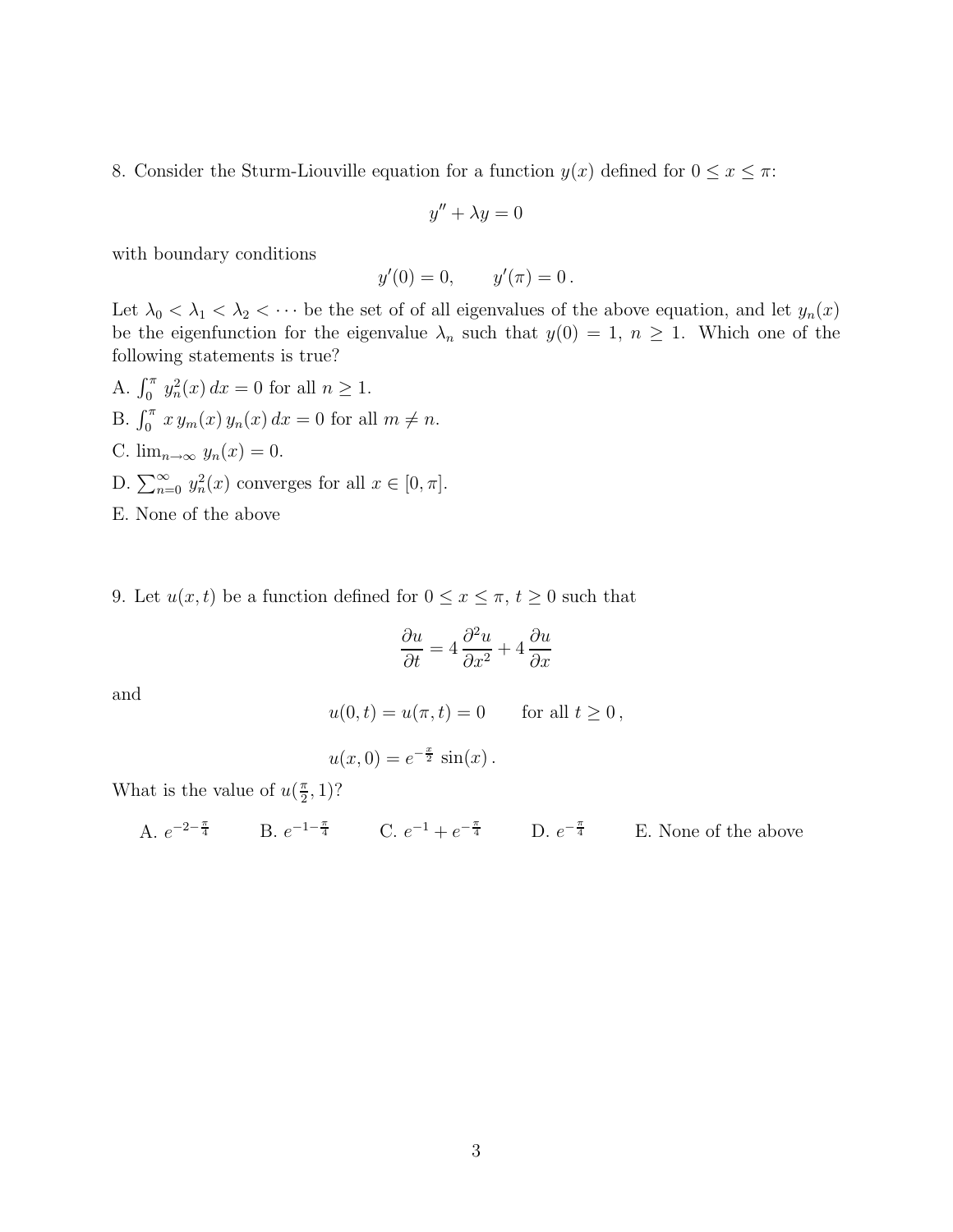10. Suppose that  $u(x, y, z)$  is a function on  $\mathbb{R}^3$  which satisfies the Laplace equation

$$
\frac{\partial^2 u}{\partial x^2} + \frac{\partial^2 u}{\partial y^2} + \frac{\partial^2 u}{\partial z^2} = 0
$$

and

$$
u(x, y, z) = 5z3
$$
 if  $x2 + y2 + z2 = 1$ .

What is the value of  $u(1,1,1)$ ?

(Notice that the values of  $u(x, y, z)$  at the boundary sphere  $\{x^2 + y^2 + z^2 = 1\}$  depends only on the angle  $\phi$  with the positive z-axis, so that the solution  $u(x, y, z)$  is symmetric under arbitrary rotation about the z-axis. The formula for the Laplacian in spherical coordinates is

$$
\frac{\partial^2}{\partial x^2} + \frac{\partial^2}{\partial y^2} + \frac{\partial^2}{\partial z^2} = \frac{1}{r^2} \frac{\partial}{\partial r} \left( r^2 \frac{\partial u}{\partial r} \right) + \frac{1}{r^2 \sin \phi} \frac{\partial}{\partial \phi} \left( \sin \phi \frac{\partial u}{\partial \phi} \right) + \frac{1}{r^2 \sin^2 \phi} \frac{\partial^2 u}{\partial \theta^2}
$$

Some Legendre polynomials are:  $P_0(w) = 1$ ,  $P_1(w) = w$ ,  $P_2(w) = \frac{3w^2 - 1}{2}$ ,  $P_3(w) = \frac{5w^3 - 3w}{2}$ .

A. 5 B. 0 C. −1 D. 3 E. None of the above

11. The complex valued function  $f(z) = \frac{e^z}{\cos z}$  $\frac{e^z}{\cos z}$  has a Laurent series expansion centered at  $z = 0$ , for  $|z| < 1/100$ :

$$
f(z) = \frac{e^z}{\cos z} = \sum_{n = -\infty}^{\infty} a_n z^n \qquad |z| < 1/100
$$

Find the coefficients  $a_0, a_1, a_2, a_3$ .

Your Answer:

 $a_0 = \underline{\hspace{2cm}}$  $a_1 = \_$  $a_2 = \_$  $a_3 = \_$